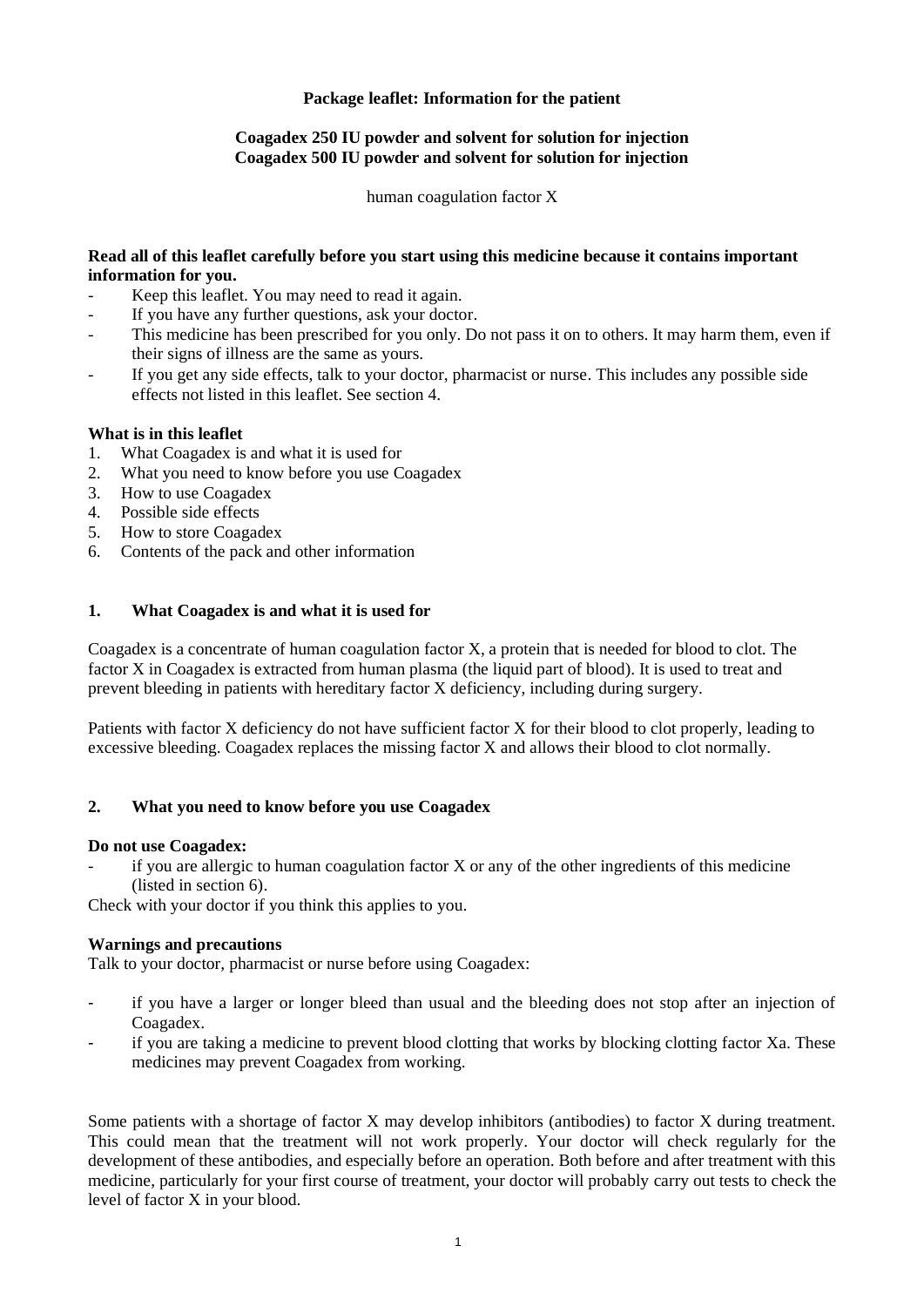# **Virus safety**

When medicines are made from human blood or plasma, certain measures are put in place to prevent infections being passed on to recipients. These include:

- careful selection of blood and plasma donors to make sure those at risk of carrying infections are excluded,
- the testing of donated plasma for signs of virus/infections,
- the inclusion of steps in the processing of the blood or plasma that can inactivate or remove viruses.

The measures taken are considered effective for the following viruses: human immunodeficiency virus (HIV), hepatitis B virus, hepatitis C virus, hepatitis A virus and parvovirus B19. Despite these measures, when medicines prepared from human blood or plasma are administered, the possibility of passing on an infection cannot be totally excluded. This also applies to any unknown or emerging viruses or other types of infections.

It is strongly recommended that every time you receive a dose of Coagadex, the name and batch number of the product are recorded in order to maintain a record of the batches used.

Your doctor may recommend that you consider vaccination against hepatitis A and B if you regularly or repeatedly receive human plasma-derived factor X products.

# **Children and adolescents**

The listed warnings and precautions for adults also apply to children (aged 2 to 11 years) and adolescents (aged 12 to 18 years).

# **Other medicines and Coagadex**

Tell your doctor if you are taking, have recently taken or might take any other medicines.

### **Pregnancy, breast-feeding and fertility**

If you are pregnant or breast-feeding, think you may be pregnant or are planning to have a baby, ask your doctor or pharmacist for advice before using this medicine.

#### **Driving and using machines**

There are no known effects of this medicine on the ability to drive or operate machinery.

#### **Coagadex contains sodium**

This medicine contains up to 9.2 mg sodium (the main component of cooking/table salt) in each millilitre of solution. This is equivalent to 0.0046% of the recommended maximum daily dietary intake of sodium for an adult.

# **3. How to use Coagadex**

Your treatment should be initiated by a doctor who is experienced in the treatment of bleeding disorders.

Always use this medicine exactly as your doctor or pharmacist has told you. Check with your doctor or pharmacist if you are not sure.

Coagadex should be injected directly into a vein. Before injecting this medicine at home, you should have received training by your healthcare professional on how to do so.

Your doctor will explain to you how much you should use, when you should use it and for how long. Your doctor will usually tell you your dose in terms of the number of full vials that supply the dose most suited to you. Not more than 60 IU/kg daily should be administered in any age group.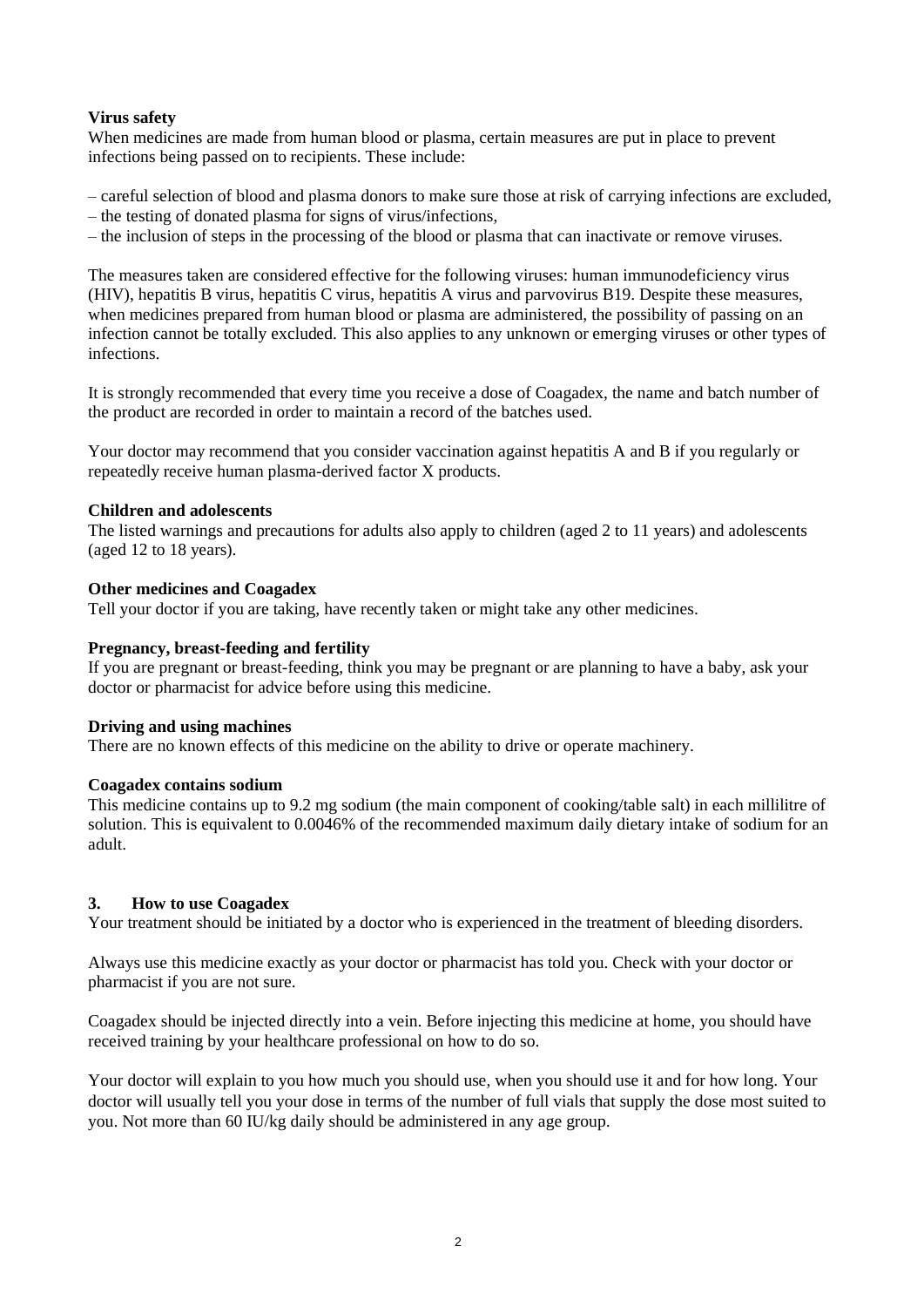# **Use in adults**

### **How much Coagadex is given to treat a bleed or prevent further bleeding?**

Your doctor will tell you how much Coagadex to administer to treat a bleed and to prevent further bleeding; the dose required will depend on your normal blood level of factor X

### **How much is given before, during and after major surgery?**

**Before:** The dose of Coagadex used should be sufficient to raise your blood factor X level to between 70 and 90 units/dL. The dose you need will depend on your normal blood level of factor X and will be calculated by your doctor.

**After:** During the first few days after the operation, your plasma factor X concentration will be checked regularly. It is recommended that your blood factor X level is kept above 50 units/dL. The dose you need will be calculated by your doctor.

If your blood factor X concentration is too low (this will be tested by your doctor), or if it decreases faster than expected, an inhibitor to factor X may be present which stops the medicine from working properly. Your doctor will arrange for the appropriate laboratory tests to see if this is the case.

# **How much is given regularly for long-term prevention of bleeds?**

Your doctor will advise if this use is suitable for you and, if so, of the appropriate dose.

#### **Use in children and adolescents**

Your doctor will recommend an appropriate dose for you or your child. Doses for children less than 12 years old are generally larger than for adolescents and adults. Doses for adolescents will be similar to those for adults.

### **When to inject Coagadex**

- The medicine should be injected when the first sign of bleeding occurs.
- The injection should be repeated as necessary to stop the bleeding.
- Each individual bleed should be judged on its own severity.
- If you are using this medicine for the first time, your doctor will supervise you.

#### **Dissolving your medicines before use**

Your medicine must **only** be dissolved in the solvent provided with the product.

| <b>Quantity of Coagadex</b> | <b>Volume of solvent</b> |
|-----------------------------|--------------------------|
| 250 IU                      | $2.5$ mL                 |
| 500 H I                     | 5 mL                     |

Coagadex is supplied with the amount of solvent as shown in the table.

You can dissolve this medicine using the needle-free Mix2Vial transfer device included within each pack. Bring the containers of Coagadex to room temperature before mixing. Make up the medicine as follows: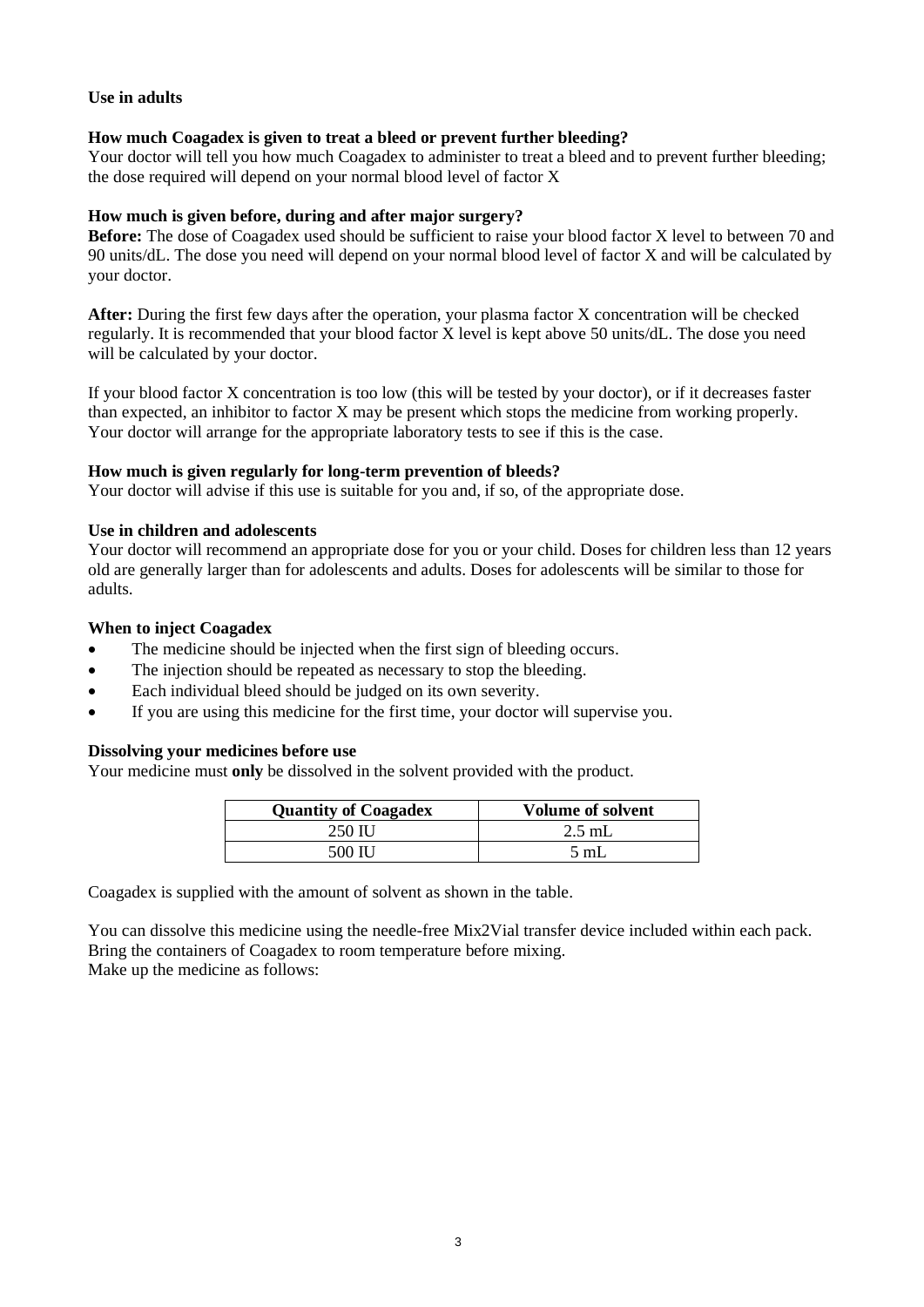

# **Step 1**

• Remove the cap from the powder vial and clean the top of the

stopper with an alcohol swab.

• Repeat this step with the vial of solvent.

• Peel back the top of the transfer device package but leave the device in the package.



# **Step 2**

• Place the blue end of the transfer device on the solvent vial and push straight down until the spike penetrates the rubber stopper and snaps into place.

• Remove the plastic outer packaging from the transfer device and discard it, taking care not to touch the exposed end of the device.



# **Step 3**

• Turn the solvent vial upside down with the device still attached.

• Place the clear end of the transfer device on the powder vial and push straight down until the spike penetrates the rubber stopper and snaps into place.



# **Step 4**

• The solvent will be pulled into the powder vial by the vacuum contained within it.

• Gently swirl the vial to make sure the powder is thoroughly mixed. Do not shake the vial.

• A colourless, clear or slightly pearl-like solution should be obtained, usually in about 1 minute (5 minutes maximum).

# **Step 5**

• Separate the empty solvent vial and blue part of the transfer device from the clear part by unscrewing anti-clockwise.

• Take an empty syringe (not provided in the Coagadex pack) and draw air into it by pulling the plunger to match the required volume of water added in step 4.

• Connect the syringe to the clear part of the transfer device and push the air in the syringe into the vial.

# **Step 6**

• Immediately invert the vial of solution, which will be drawn into the syringe.

• Disconnect the filled syringe from the device.

• The product is now ready for use. Follow the normal safety practices for administration. Make sure you use the product within an hour after it has been made up.

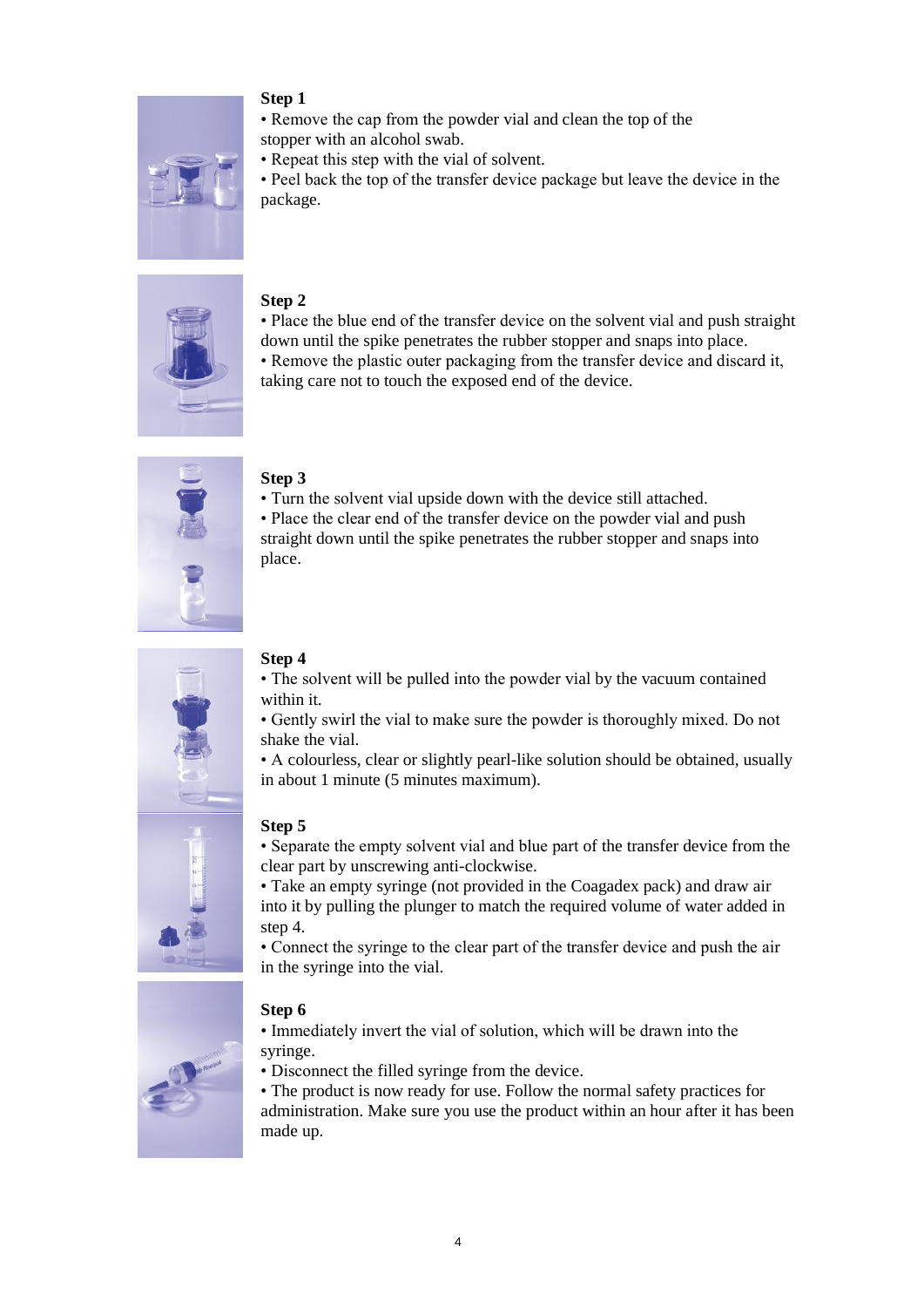Do not use this medicine:

- if the solvent is not pulled into the vial (this indicates loss of vacuum in the vial, so the powder must not be used).
- if the dissolved powder and solvent form a gel or a clot (if this happens please tell your healthcare provider, reporting the batch number printed on the vial).

# **If you use more Coagadex than you should**

If you administer more of this medicine than your doctor prescribed, it is possible you might develop a blood clot. If you think you may be using too much, stop the injection and tell the doctor, pharmacist or nurse. If you know you have used too much, tell the doctor, pharmacist or nurse as soon as possible.

#### **If you forget to use Coagadex**

Do not use a double dose to make up for a forgotten dose. Inject your normal dose as you remember and then continue dosing as instructed by your doctor.

# **If you stop using Coagadex**

Always consult your doctor before deciding to stop your treatment.

If you have any further questions on the use of this medicine, ask your doctor, pharmacist or nurse.

# **4. Possible side effects**

Like all medicines, this medicine can cause side effects, although not everybody gets them.

Allergic reactions (hypersensitivity reactions) have occurred rarely in the treatment of bleeding disorders with similar medicines (affecting up to 1 in 1,000 people), and sometimes progress to shock. Signs of these may include skin rash (including hives), tingling, flushing, nausea, vomiting, headache, cough, wheezing, tightness of the chest, chills, fast heart rate, dizziness, lethargy, restlessness, swelling of the face, tightness of the throat, discomfort at the site of injection.

If you get any of these contact your doctor.

The following side effects have been reported with Coagadex.

#### **Common (may affect up to 1 in 10 people):**

- pain or redness at site of injection
- tiredness
- back pain

#### **Side effects in children and adolescents**

Side effects in children are expected to be the same as in adults.

#### **Reporting of side effects**

If you get any side effects, talk to your doctor, pharmacist or nurse. This includes any possible side effects not listed in this leaflet. You can also report side effects directly via:

Ireland HPRA Pharmacovigilance Website[: www.hpra.ie](http://www.hpra.ie/)

Malta ADR Reporting Website[: www.medicinesauthority.gov.mt/adrportal](http://www.medicinesauthority.gov.mt/adrportal)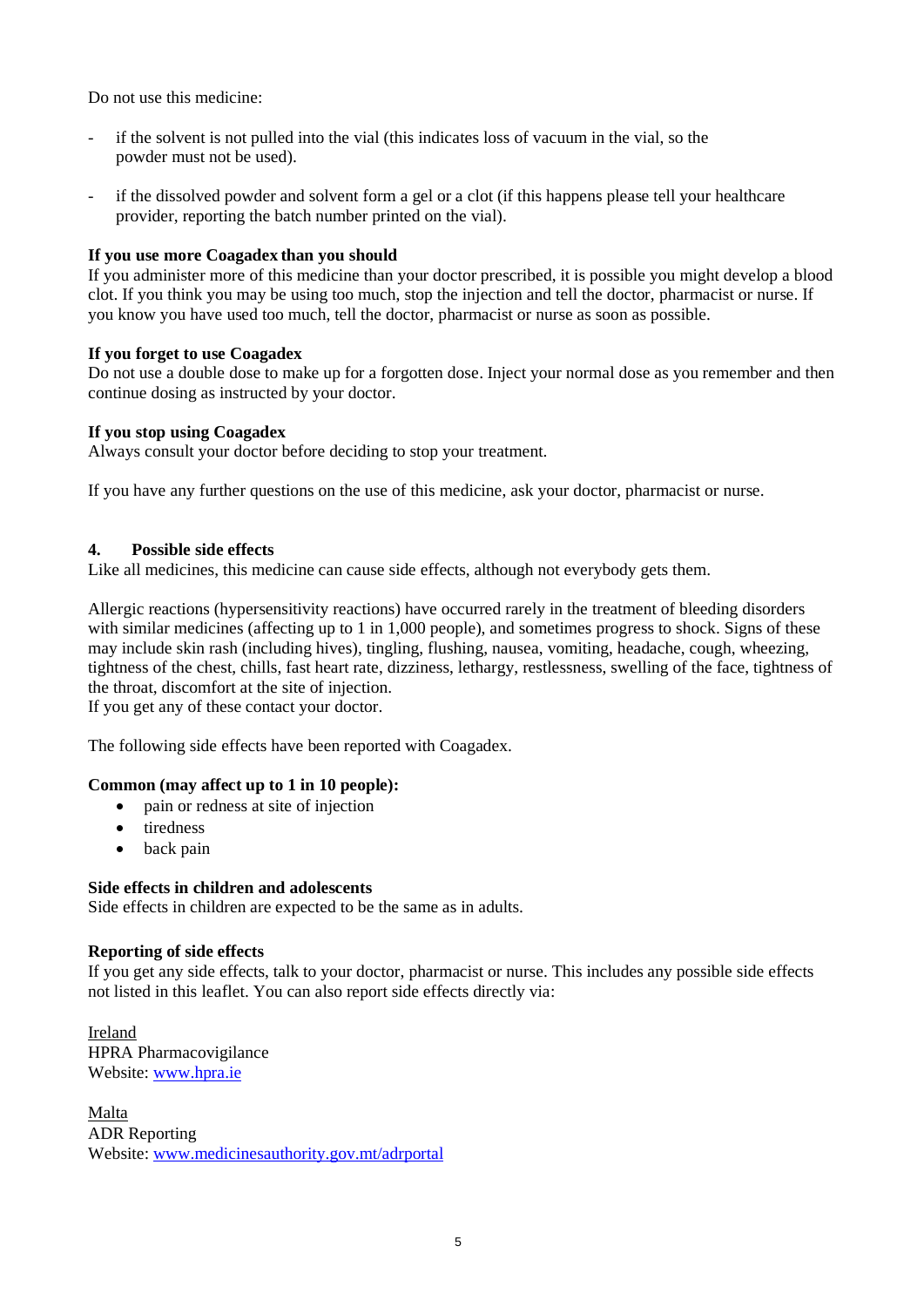United Kingdom (Northern Ireland)

Yellow Card Scheme

Website[: www.mhra.gov.uk/yellowcard](http://www.mhra.gov.uk/yellowcard) or search for MHRA Yellow Card in the Google Play or Apple App Store.

By reporting side effects you can help provide more information on the safety of this medicine.

# **5. How to store Coagadex**

Keep this medicine out of the sight and reach of children.

Do not use this medicine after the expiry date which is stated on the containers after "EXP". The expiry date refers to the last day of that month.

Do not store above 30°C.

Do not freeze.

Keep container in the outer carton in order to protect it from light.

Do not use this medicine if you notice small bits in the dissolved product. Once made up, Coagadex must be used within one hour.

Do not throw away any medicines via wastewater or household waste. Your treatment centre will provide a special container to dispose of any solution that remains, any used syringes, needles and empty containers. These measures will help protect the environment.

# **6. Contents of the pack and other information**

#### **What Coagadex contains**

- The active substance is human coagulation factor X. One vial contains nominally 250 IU or 500 IU human coagulation factor X.
- The other ingredients are: citric acid, disodium phosphate dihydrate, sodium chloride, sodium hydroxide and sucrose (see section 2 for further information about ingredients).
- Solvent: water for injections.

#### **What Coagadex looks like and contents of the pack**

Coagadex is a white or off-white powder and is packed in quantities of 250 IU and 500 IU. After being made up, the solution is colourless, clear or pearl-like (opalescent). Before injection, look at the solution. If the solution is cloudy or has any particles, do not use it.

A transfer device called Mix2Vial is also provided.

Contents of the 250 IU pack 1 vial 250 IU powder 1 vial 2.5 mL water for injections 1 Transfer Device (Mix2Vial)

Contents of the 500 IU pack 1 vial 500 IU powder 1 vial 5 mL water for injections 1 Transfer Device (Mix2Vial)

Not all pack sizes may be marketed.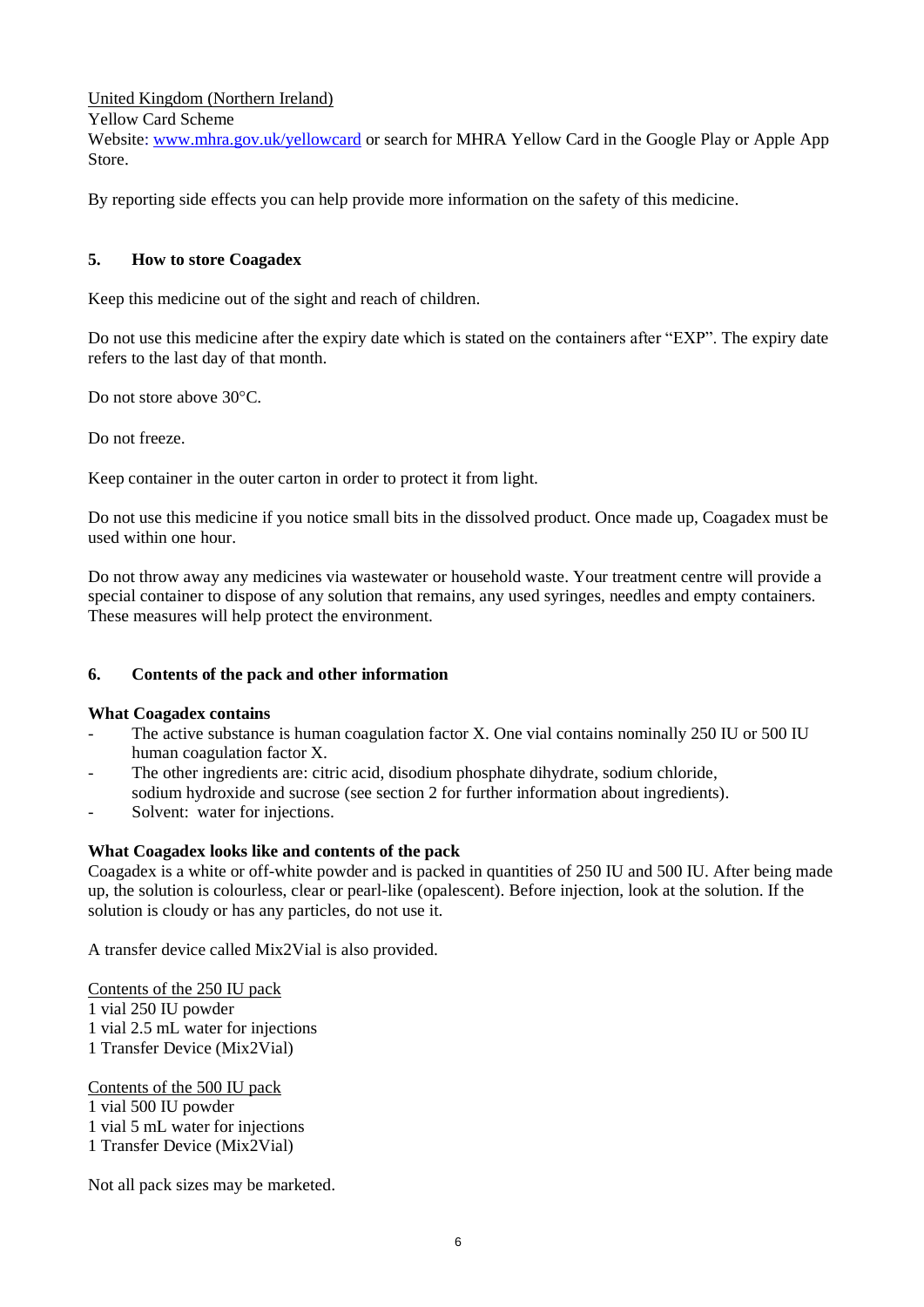#### **Marketing Authorisation Holder**

BPL Bioproducts Laboratory GmbH Dornhofstraße 34, 63263 Neu-Isenburg Germany

#### **Manufacturer**

PNR Pharma Services Limited, Skybridge House, Corballis Road North, Dublin Airport, Swords, Co. Dublin, K67 P6K2, Ireland

For any information about this medicine, please contact the local representative of the Marketing Authorisation Holder:

#### **België/Belgique/Belgien**

Bio Products Laboratory Ltd Tél/Tel: + 44 (0) 20 8957 2255 e-mail: medinfo@bpl.co.uk (Royaume-Uni/Verenigd Koninkrijk/Großbritannien)

#### **България**

Bio Products Laboratory Ltd Ten.:  $+44(0)$  20 8957 2255 e-mail: medinfo@bpl.co.uk (Обединено кралство)

#### **Česká republika**

Bio Products Laboratory Ltd Tel: +44 (0) 20 8957 2255 e-mail: medinfo@bpl.co.uk (Velká Británie)

#### **Danmark**

Bio Products Laboratory Ltd Tfl: +44 (0) 20 8957 2255 e-mail: medinfo@bpl.co.uk (Storbritannien)

#### **Deutschland**

BPL Bioproducts Laboratory GmbH Tel: +49 (0) 2408 146 0245 e-mail: bpl@medwiss-extern.de Deutschland

#### **Eesti**

Bio Products Laboratory Ltd Tel: +44 (0) 20 8957 2255 e-mail: medinfo@bpl.co.uk (Ühendkuningriik)

#### **Ελλάδα**

Bio Products Laboratory Ltd Τηλ: +44 (0) 20 8957 2255 e-mail: medinfo@bpl.co.uk (Ηνωμένο Βασίλειο)

#### **Lietuva**

Bio Products Laboratory Ltd Tel: +44 (0) 20 8957 2255 e-mail: medinfo@bpl.co.uk (Jungtinė Karalystė)

# **Luxembourg/Luxemburg**

Bio Products Laboratory Ltd Tél/Tel: + 44 (0) 20 8957 2255 e-mail: medinfo@bpl.co.uk (Royaume-Uni/Verenigd Koninkrijk/Großbritannien)

#### **Magyarország**

Bio Products Laboratory Ltd Tel: +44 (0) 20 8957 2255 e-mail: medinfo@bpl.co.uk (Egyesült Királyság)

#### **Malta**

Bio Products Laboratory Ltd Tel: +44 (0) 20 8957 2255 e-mail: medinfo@bpl.co.uk (Ir Renju Unit)

#### **Nederland**

Bio Products Laboratory Ltd Tel: +44 (0) 20 8957 2255 e-mail: medinfo@bpl.co.uk (Verenigd Koninkrijk)

#### **Norge**

Bio Products Laboratory Ltd Tlf: +44 (0) 20 8957 2255 e-mail: medinfo@bpl.co.uk (Storbritannia)

### **Österreich**

Bio Products Laboratory Ltd Tel: +44 (0) 20 8957 2255 e-mail: medinfo@bpl.co.uk (Großbritannien)